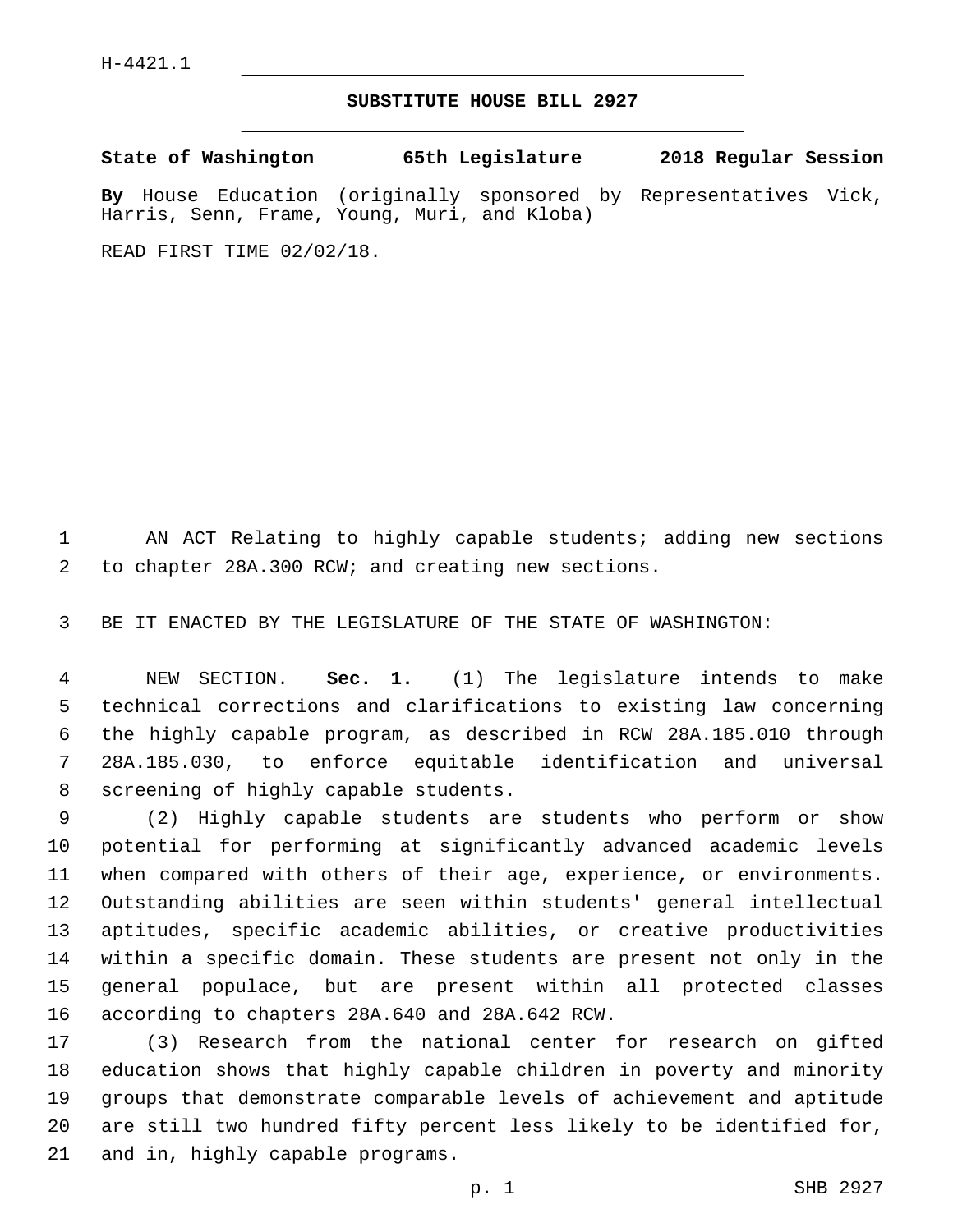(4) Common identification systems and procedures in Washington state school districts include practices known to be discriminatory towards low-income students and other students who are historically underrepresented in highly capable programs, such as relying on parent or teacher referrals, and conducting assessments on Saturdays or after school.6

 (5) A crucial aspect of existing law has been widely misinterpreted, concerning "multiple objective criteria" for highly capable identification. The original intent of "multiple objective criteria" was to provide multiple possible avenues for identification, not to require that a student score highly on every measure before he or she qualifies for highly capable services. This misunderstanding turns multiple measures into multiple hurdles that disproportionately limit identification of low-income and other historically underrepresented students, who may have variable scores 16 despite high cognitive potential.

 (6) Most in-service teachers have received little to no preservice training or professional development on the needs of highly capable students, including teachers who are assigned to work with these students. In response to this need, the superintendent of public instruction is developing professional development modules on the identification and instruction of highly capable students, including considerations for historically underrepresented groups. Highly capable program professional staff developers are available throughout each educational service district region.

 (7) While the funding formula for highly capable programs is based on five percent of district enrollment, districts are not limited to identifying five percent of their student population as 29 highly capable.

 NEW SECTION. **Sec. 2.** A new section is added to chapter 28A.300 31 RCW to read as follows:

 (1) The superintendent of public instruction must confirm that each school district has policies and procedures to allow for the identification of children who are highly capable.

 (2) The superintendent of public instruction must require school districts to have identification procedures for their highly capable programs that are clearly stated and implemented by school districts 38 using the following criteria: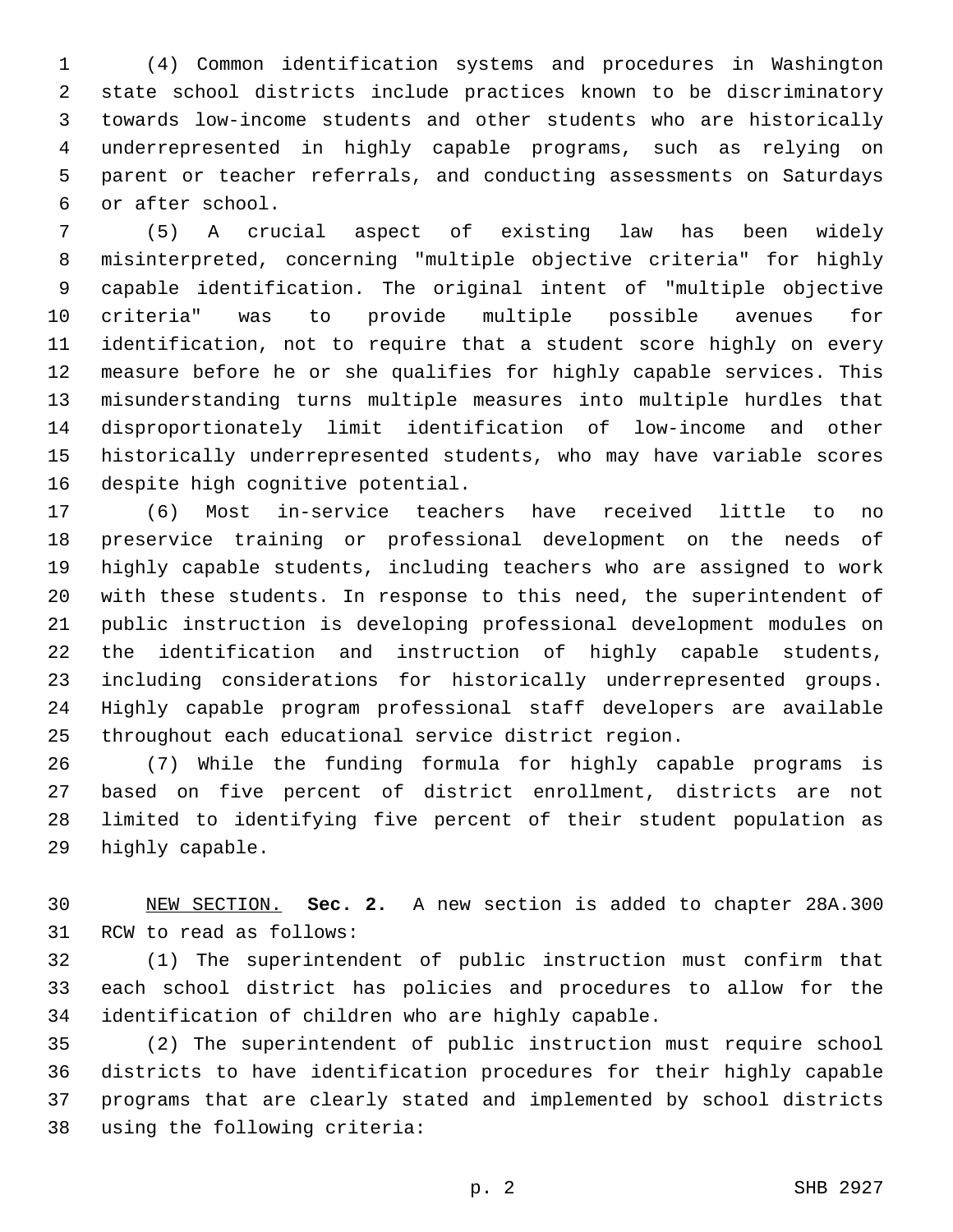(a) The procedures used in the referral, screening, assessment, and selection of highly capable students are implemented in a 3 nondiscriminatory manner;

 (b) The procedures for identifying the most highly capable students must prioritize equitable identification of low-income 6 students as required by RCW 28A.185.020;

 (c) Universal screening must be conducted for all students in a grade level, using an instrument designed for that purpose, at least once at or before second grade. If students are not enrolled in a grade level where universal screening is being conducted, there must 11 be a referral process available for screening;

 (d) All students newly enrolled in a school district who missed universal screening and do not have evidence of screening in their previous district must be screened within ninety days of enrollment;

 (e) Districts must use multiple objective criteria to identify students who are among the most highly capable. Multiple pathways for qualifications must be available and no single criteria may eliminate 18 a student from identification;

 (f) Highly capable selection decisions must be based on consideration of criteria benchmarked on local norms, but local norms may not be used as a more restrictive criteria than national norms at 22 the same percentile;

 (g) All student screening and assessments must be conducted during the regular school day, in the student's home school;

 (h) Subjective measures such as teacher recommendations or report card grades may not be used to screen out a student from assessment. These data points may be used alongside other criteria during selection to support identification, but may not be used to 29 disqualify a student from being identified;

 (i) As practicable, screening and assessments must be given in the native language of the student. If native language screening and assessments are not available, a nonverbal screening and assessment 33 must be used; and

 (j) A student who is identified for the highly capable program does not lose this status if the parent or legal guardian does not give permission to accept highly capable services or if the student withdraws from services for any reason. The highly capable-identified student may resume highly capable services, in the future without 39 further screening or assessment.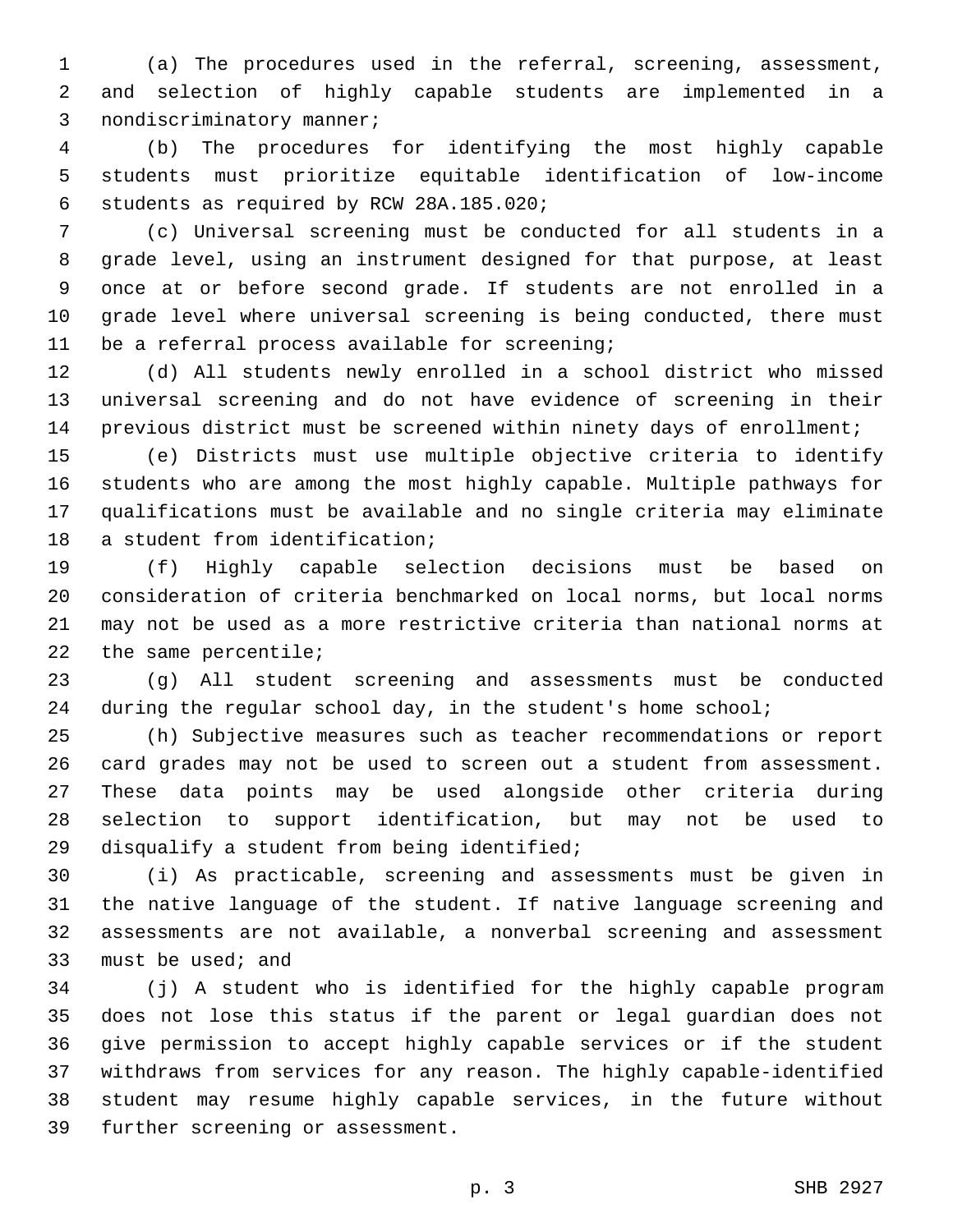NEW SECTION. **Sec. 3.** A new section is added to chapter 28A.300 2 RCW to read as follows:

 (1) The superintendent of public instruction must develop three hours of optional professional development for principals, counselors, administrators, and members of selection committees for highly capable students. The superintendent shall encourage individuals to complete the professional development at least once every two years. The professional development must address the needs of highly capable students for purpose of facilitating:

 (a) Better support for teachers who have highly capable students 11 in their classrooms; and

 (b) Active participation in the identification process by recognizing students who may be eligible for services, and improve district practices for highly capable identification and service 15 models.

 (2) The superintendent of public instruction must disseminate guidance on referral, screening, assessment, selection, and placement best practices for highly capable programs. The guidance must be regularly updated and aligned with evidence-based practices.

 (3) The superintendent of public instruction must monitor school districts' compliance with this section and section 2 of this act.

 NEW SECTION. **Sec. 4.** A new section is added to chapter 28A.300 23 RCW to read as follows:

The superintendent of public instruction must:

 (1) Collect, disaggregate, and publicly report by subgroup, the number of students referred, universally screened, assessed, selected, and placed, as well as average, median, and standard deviation of student universal screening scores by subgroup, and the 29 aggregate actual district spending on highly capable services; and

 (2) Ensure there is appropriate staff to provide technical assistance and respond to questions from school districts regarding 32 the requirements of sections 2 and 3 of this act.

 NEW SECTION. **Sec. 5.** The office of the superintendent of public instruction must identify barriers to conducting a second screening of students for highly capable programs that would occur in or before the sixth grade. The office of the superintendent of public instruction, in accordance with RCW 43.01.036, shall report its